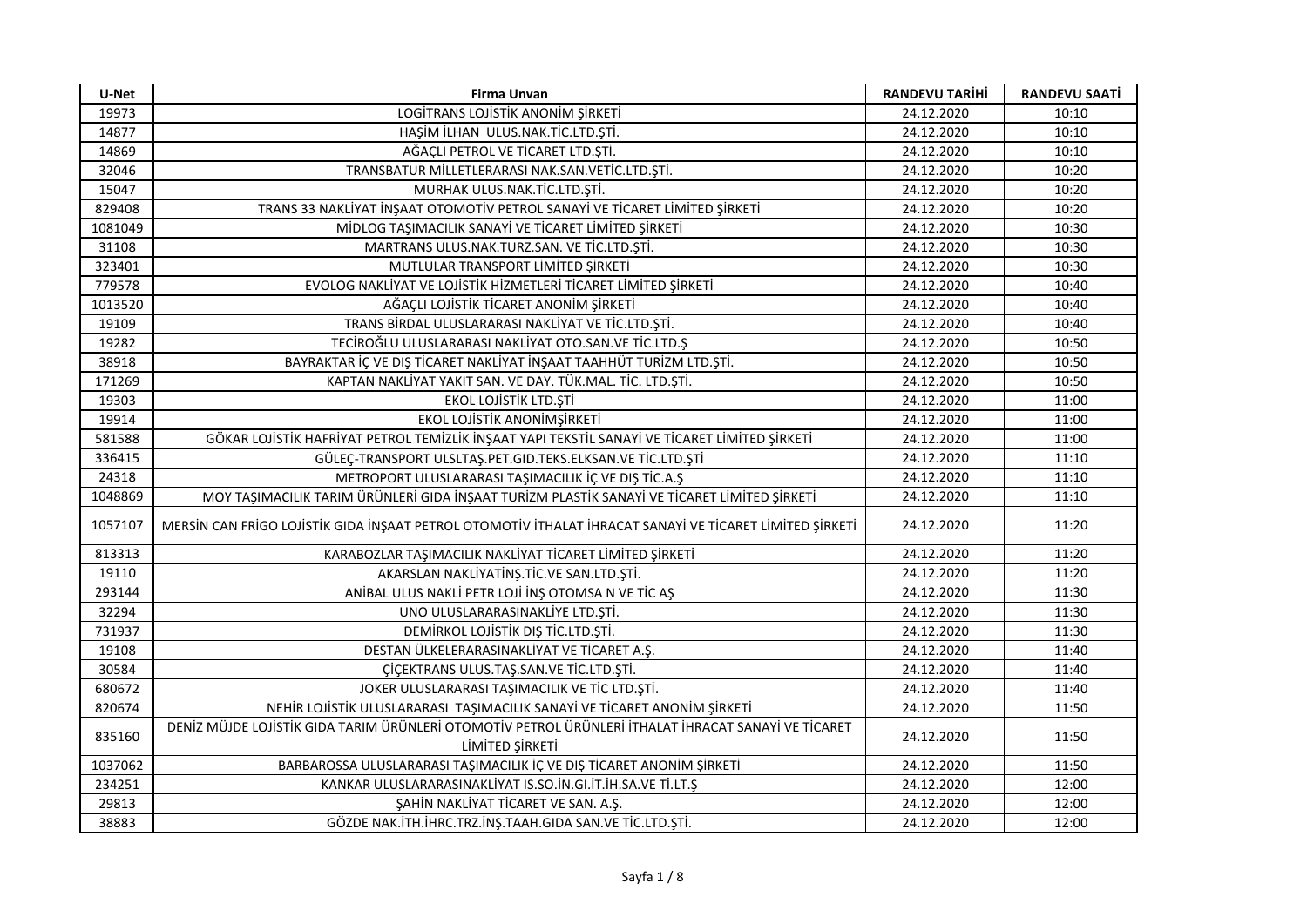| U-Net                    | <b>Firma Unvan</b>                                                                      | <b>RANDEVU TARİHİ</b> | <b>RANDEVU SAATİ</b> |
|--------------------------|-----------------------------------------------------------------------------------------|-----------------------|----------------------|
| 32299                    | S.S.ULUSLARARASI KAYNAŞLI MOTORLU TAŞIYICILAR KOOPERATİFİ                               | 24.12.2020            | 12:10                |
| 1044128                  | ÜMMÜ GÜLSÜM AKINCI                                                                      | 24.12.2020            | 12:10                |
| 251277                   | SERİ ULUSLARARASI TA ŞIMACILIK MAK.Tİ C.LTD.ŞTİ.                                        | 24.12.2020            | 12:10                |
| 19283                    | KAYATUR LOJİSTİK ANONİM ŞİRKETİ                                                         | 24.12.2020            | 12:20                |
| 959502                   | DOSNAK ULUSLARARASI NAKLİYAT PETROL TARIM GIDA İNŞAAT İÇ VE DIŞ TİCARET LİMİTED ŞİRKETİ | 24.12.2020            | 12:20                |
| 777503                   | EBAY NAKLİYE TURZ.İÇVE DIŞ TİC.ELK.İNŞ.SAN.LTD.ŞTİ                                      | 24.12.2020            | 12:20                |
| 266118                   | OSMAN KAYA NAKLİYAT TİCARET VE SANAYİ İTHALAT İHRACAT LTD.ŞTİ.                          | 24.12.2020            | 12:30                |
| 15222<br>19290<br>701942 | BABACAN ULUSLARARASINAKLİYAT TİC.TURİZM LTD.ŞTİ.                                        | 24.12.2020            | 12:30                |
|                          | ENCO İSTANBUL SEYAHAT VE TAŞIMACILIKTİC.LTD.ŞTİ.                                        | 24.12.2020            | 12:30                |
|                          | ATİZ HEAVY LOJİSTİK ULUSLARARASI TAŞIMACILIK TİCARET ANONİM ŞİRKETİ                     | 24.12.2020            | 13:30                |
| 19048                    | KARINCA LOJİSTİK ANONİM ŞİRKETİ                                                         | 24.12.2020            | 13:30                |
| 38781                    | KAPTANLAR ULUS.NAK.TAAH.TRZ.SAN.VE DIŞ TİCARET LTD.ŞTİ.                                 | 24.12.2020            | 13:30                |
| 19367                    | GREENEKS ULUSLARASITAŞIMACILIK SAN.VE TİC AŞ.                                           | 24.12.2020            | 13:40                |
| 128223                   | TARHAN YAPI MALZEMELERİ TİCARET LİMİTED ŞİRKETİ                                         | 24.12.2020            | 13:40                |
| 19987                    | YÜKSEL ULUSLARARASITAŞIMACILIK TUR.VE TİC.A.Ş.                                          | 24.12.2020            | 13:40                |
| 923749                   | ÖZLİDER ULUSLAR ARASI NAKLİYAT İTHALAT İHRACAT TİCARET LTD.ŞTİ.                         | 24.12.2020            | 13:50                |
| 21679                    | FEVZİ GANDUR LOJİSTİK A.Ş                                                               | 24.12.2020            | 13:50                |
| 19968                    | BARSAN GLOBAL LOJİSTİK ANONİM ŞİRKETİ                                                   | 24.12.2020            | 13:50                |
| 300521                   | AKBULUT NAKLİYAT TURİZM LİMİTED ŞİRKETİ.                                                | 24.12.2020            | 14:00                |
| 24364                    | UZAKLAR ULUSLARARASITAŞIMACILIK VE TİC.LTD.ŞTİ.                                         | 24.12.2020            | 14:00                |
| 978770                   | 7 LOJİSTİK HİZMETLERİ VE TİCARET ANONİM ŞİRKETİ                                         | 24.12.2020            | 14:00                |
| 14882                    | UĞUR ULUSLARARASI NAKLİYAT VE DIŞ TİC.SAN.LTD.ŞTİ.                                      | 24.12.2020            | 14:10                |
| 300828                   | İSTANBUL LOJİSTİK HİZMETLERİ TAŞ.VETİC.LTD.ŞTİ.                                         | 24.12.2020            | 14:10                |
| 23003                    | ÇALIŞKAN TAŞIMACILIKOTOMOTİV TİC.VESAN.A.Ş.                                             | 24.12.2020            | 14:10                |
| 14876                    | BAŞBİLEN ULUS.TAŞ.VE PET.ÜR.TİC.LTD.ŞTİ.                                                | 24.12.2020            | 14:20                |
| 19544                    | AYLAR ULUSLARARASI TAŞIMACILIK VE TİCARET LTD ŞTİ                                       | 24.12.2020            | 14:20                |
| 257354                   | SÖNMEZ BUSTAŞ SOĞUKDEPO İHRACAT VE TRANSPORT A.Ş.                                       | 24.12.2020            | 14:20                |
| 1011484                  | BEKİR SAY LOJİSTİK NAKLİYAT TURİZM KUYUMCULUK SANAYİ VE TİCARET LİMİTED ŞİRKETİ         | 24.12.2020            | 14:30                |
| 15405                    | ORKA NAK.SAN.VE TİC.A.Ş.                                                                | 24.12.2020            | 14:30                |
| 20243                    | ALIŞAN LOJİSTİK ANONİM ŞİRKETİ                                                          | 24.12.2020            | 14:30                |
| 57003                    | ERHANLAR ULUSLARARASI NAKLIYAT OTOMOTIV SANAYI VE TICARET ANONIM ŞIRKETI                | 24.12.2020            | 14:40                |
| 41596                    | ERHANLAR LOJİSTİK HİZMETLERİ TİCARET ANONİM ŞİRKETİ                                     | 24.12.2020            | 14:40                |
| 285991                   | TEK TRANS ULUSLARARASI TAŞIMACILIK VE DIŞ TİC LTD ŞT                                    | 24.12.2020            | 14:40                |
| 19318                    | VİP ULUSLARARASI TAŞIMACILIK VE DIŞ TİCARET LİMİTED ŞİRKETİ                             | 24.12.2020            | 14:50                |
| 38310                    | BORUSAN LOJİSTİK DAĞITIM DEPOLAMA TAŞIMACILIK VE TİCARET ANONİM ŞİRKETİ                 | 24.12.2020            | 14:50                |
| 19336                    | EKSA ULUSLARARASI TAŞIMACILIK VE DIŞTİC.LTD.ŞTİ.                                        | 24.12.2020            | 14:50                |
| 965566                   | DST TRANS ULUSLARARASI İÇ VE DIŞ TİCARET ANONİM ŞİRKETİ                                 | 24.12.2020            | 15:00                |
| 921750                   | PARKTRANS ULUSLARARASI TAŞIMACILIK İNŞAAT GIDA VE DIŞ TİCARET LİMİTED ŞİRKETİ           | 24.12.2020            | 15:00                |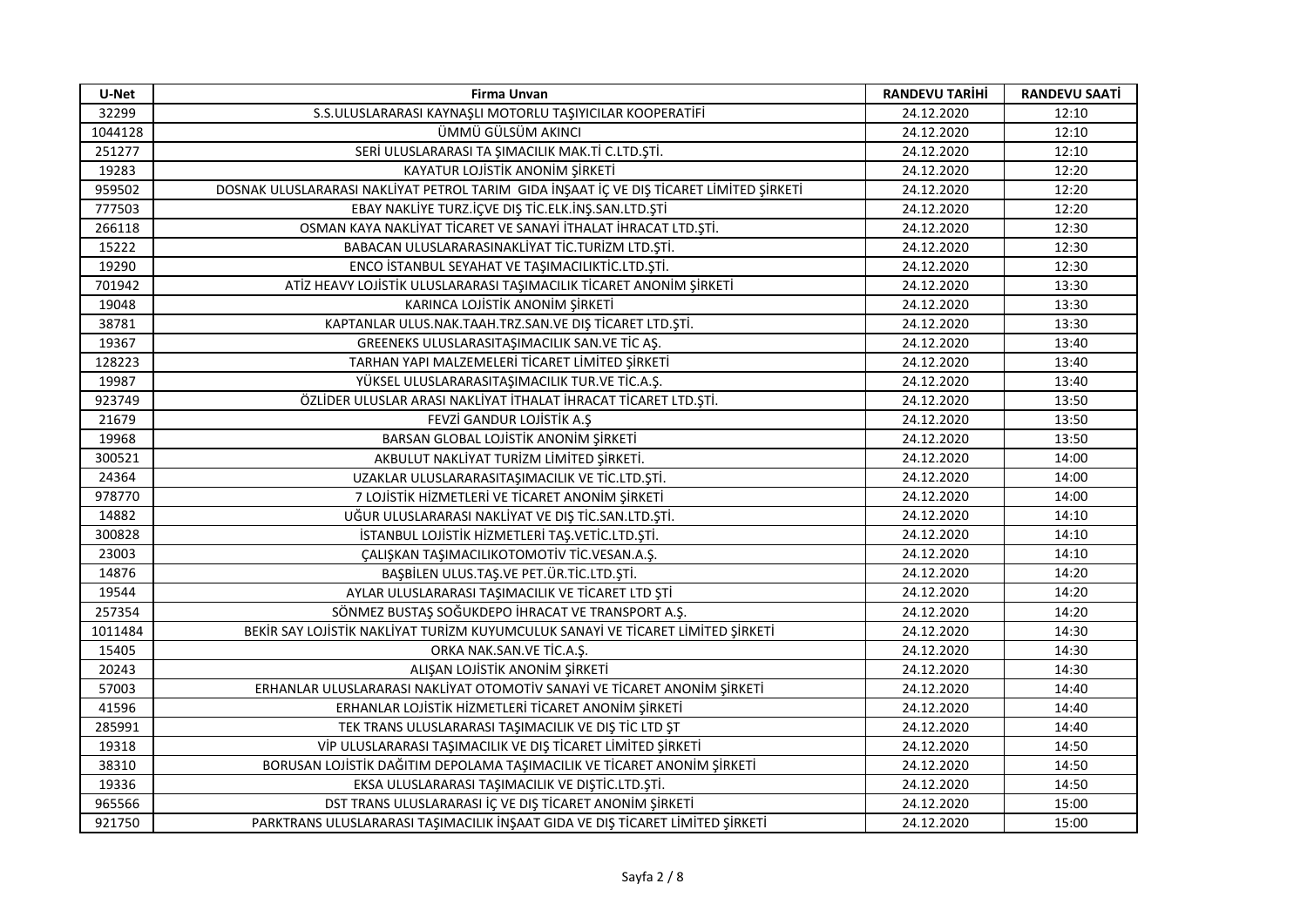| U-Net   | <b>Firma Unvan</b>                                                                      | <b>RANDEVU TARİHİ</b> | <b>RANDEVU SAATİ</b> |
|---------|-----------------------------------------------------------------------------------------|-----------------------|----------------------|
| 51294   | T.G.L.TETGLOBAL LOJİSTİK NAK.SAN.VETİC.A.Ş.                                             | 24.12.2020            | 15:00                |
| 39037   | TRANS KUTLU ULUSLARARASI NAKLIYAT İÇ VE DIŞ TİCARET LİMİTED ŞİRKETİ                     | 24.12.2020            | 15:10                |
| 20819   | OMSAN LOJİSTİK ANONİM ŞİRKETİ                                                           | 24.12.2020            | 15:10                |
| 819457  | ERPET DÜZCE PETROL ÜRÜNLERI NAKLIYAT TURIZM SANAYI VE TICARET LIMITED ŞIRKETI           | 24.12.2020            | 15:10                |
| 38799   | CEVAT ULUSLARARASI NAKLİYAT VE TİC. LTD.ŞTİ.                                            | 24.12.2020            | 15:20                |
| 1071854 | SEYNAK ULUSLARARASIKARA HAVA DENİZTAŞ.TİC.LTD.ŞTİ.                                      | 24.12.2020            | 15:20                |
| 15064   | SUPET ULUS.TAŞ.PET.ÜR.TUR.VE TİC.LTD.ŞTİ.                                               | 24.12.2020            | 15:20                |
| 57203   | İZTAŞ İZMİR ULUSLARARASI TAŞ. VE TİC. A. Ş.                                             | 24.12.2020            | 15:30                |
| 19335   | BAYSALLAR ULUSLARARASI NAKLİYAT TİC.VE SAN.A.Ş.                                         | 24.12.2020            | 15:30                |
| 15043   | CAN ULUS.AĞIR NAK. ANTREPOCULUK VE OTO.TİC.LTD.ŞTİ                                      | 24.12.2020            | 15:30                |
| 19049   | BAYSAL ULUSLARARASITAŞIMACILIK TİC.LTD.ŞTİ.                                             | 24.12.2020            | 15:40                |
| 19074   | TOLGA ULUSLARARASI NAKLİYAT TURİZM VE TİC.LTD.ŞTİ.                                      | 24.12.2020            | 15:40                |
| 800393  | MERSAN TRANS ULUSLARARASI TAŞIMACILIK İTHALAT İHRACAT SANAYİ VE TİCARET LİMİTED ŞİRKETİ | 24.12.2020            | 15:40                |
| 19081   | HÜNER GLOBAL LOJİSTİK ANONİM ŞİRKETİ                                                    | 24.12.2020            | 15:50                |
| 809089  | HTG KAYALAR ULUSLARARASI TAŞIMACILIK DIŞ TİCARET LİMİTED ŞİRKETİ.                       | 24.12.2020            | 15:50                |
| 689625  | TUROS NAKLİYAT OTOMOTİV TURİZM İNŞAAT GIDA SANAYİ VE TİCARET LİMİTED ŞİRKETİ            | 24.12.2020            | 15:50                |
| 35340   | ÇARIKÇI TRANS U.NAK.TRZ.YED.PAR.İMA.VE TİC.LTD.ŞTİ.                                     | 25.12.2020            | 10:10                |
| 14872   | ALP ÖZLER ULUSLARARA SI NAK.TAAH.TİC. LTD.ŞTİ.                                          | 25.12.2020            | 10:10                |
| 15068   | TETNAK TAŞ.TUR.VE TİC.A.Ş.                                                              | 25.12.2020            | 10:10                |
| 19052   | KARAKUŞ İTH.İHR.ULUSLARARASI TAŞ.SANVE TİC.A.Ş.                                         | 25.12.2020            | 10:20                |
| 648958  | HNR LOJİSTİK ANONİM ŞİRKETİ                                                             | 25.12.2020            | 10:20                |
| 19190   | ERKAL ULUSLARARASINAKL.TURİZM VETİC.LTD.ŞTİ                                             | 25.12.2020            | 10:20                |
| 19409   | GÖK-BORA ULUSLARARASI NAK.VE TİC.A.Ş.                                                   | 25.12.2020            | 10:30                |
| 306564  | TRF ULUSLARARASI TAŞIMACILIK VE LOJİSTİK HİZMETLERİ ORGANİZASYON TİCARET ANONİM ŞİRKETİ | 25.12.2020            | 10:30                |
| 62442   | KOCAMAN NAK. ULUS. TUR. VE TİC. LTD. ŞTİ.                                               | 25.12.2020            | 10:30                |
| 15075   | UMUT ULUS.NAK.VE TİC.LTD.ŞTİ.                                                           | 25.12.2020            | 10:40                |
| 805434  | BAKİLER LOJİSTİK ULUSLARARASI TAŞIMACILIK SANAYİ VE TİCARET ANONİM ŞİRKETİ              | 25.12.2020            | 10:40                |
| 1067951 | MRLLOG ULUSLARARASI NAKLIYAT DEPOLAMA DIŞ TICARET VE LOJISTIK HIZMETLERI ANONIM ŞIRKETI | 25.12.2020            | 10:40                |
| 19904   | ÇOBANTUR TURİZM TİC.VE NAK.LTD.ŞTİ.                                                     | 25.12.2020            | 10:50                |
| 22777   | GÖKBORA LOJİSTİK VEDIŞ TİCARET A.Ş.                                                     | 25.12.2020            | 10:50                |
| 695868  | HÖDLMAYR NAKLİYAT VE TİCARET LİMİTED ŞİRKETİ.                                           | 25.12.2020            | 10:50                |
| 734859  | RAYSA TRANSPORT OTOMOTIV GIDA TURIZM INŞAAT SANAYI VE TICARET LIMITED ŞIRKETI           | 25.12.2020            | 11:00                |
| 38841   | GÜRSOY NAKLIYAT TURİZM İNŞAAT TAAHHÜT VE TİCARET LTD.ŞTİ.                               | 25.12.2020            | 11:00                |
| 19389   | INTERMAT ULUSLARARASI NAK.VE TURIZMTIC.LTD.ŞTI.                                         | 25.12.2020            | 11:00                |
| 988417  | ÇIĞIR TRANS NAKLİYAT SANAYİ VE TİCARET LİMİTED ŞİRKETİ                                  | 25.12.2020            | 11:10                |
| 1009946 | NLC TRANS NALÇACI ULUSLARARASI NAKLİYAT VE OTOMOTİV SANAYİ TICARET LIMITED ŞIRKETİ      | 25.12.2020            | 11:10                |
| 15408   | ÖN-TUR TURİZM NAK.VE TİC.LTD.ŞTİ.                                                       | 25.12.2020            | 11:10                |
| 19312   | TIR - TAŞ ULUSLARARASI NAKLİYAT VE TİCARET LTD ŞTİ.                                     | 25.12.2020            | 11:20                |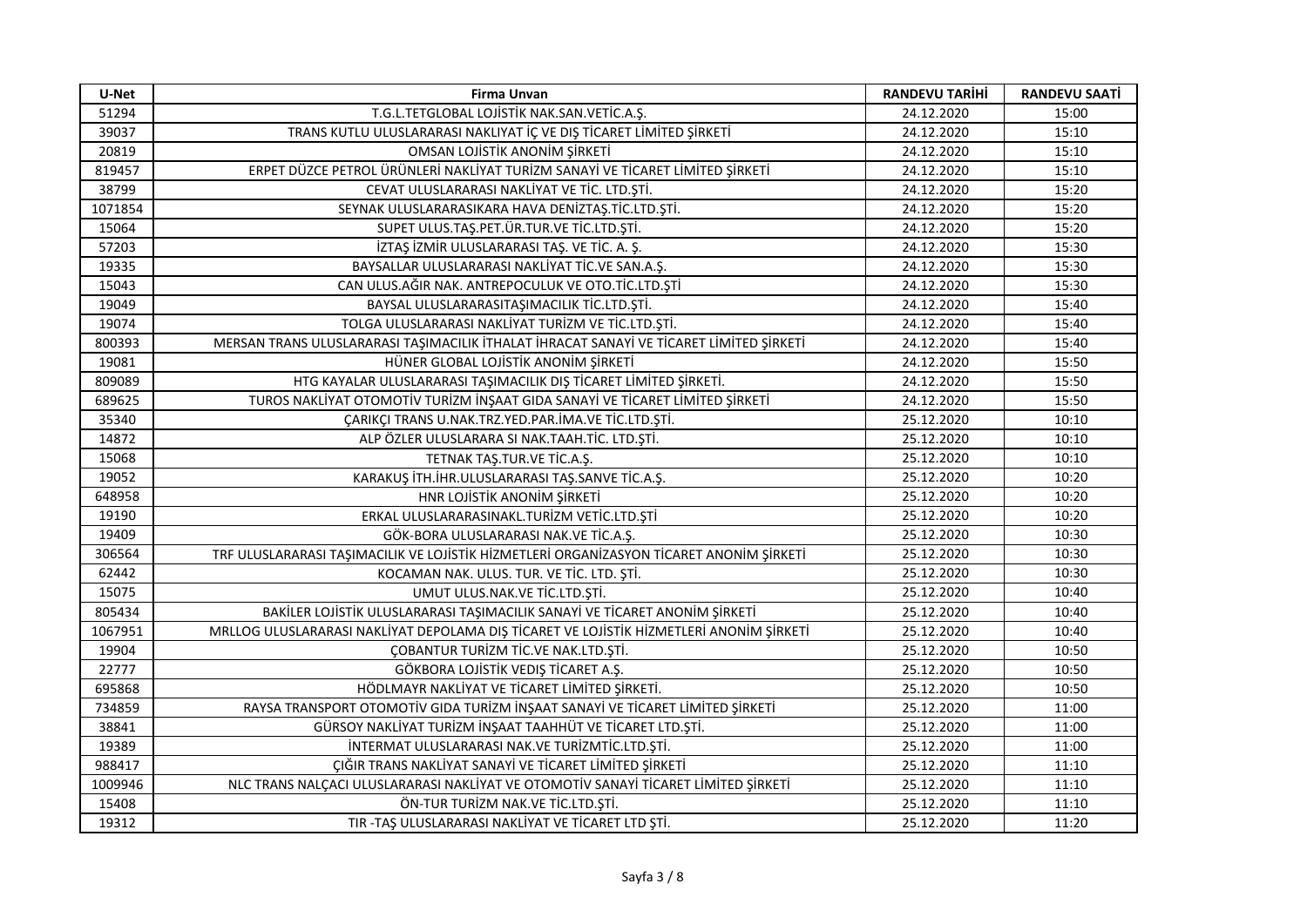| U-Net   | <b>Firma Unvan</b>                                                                            | <b>RANDEVU TARİHİ</b> | <b>RANDEVU SAATİ</b> |
|---------|-----------------------------------------------------------------------------------------------|-----------------------|----------------------|
| 689718  | TREUEX LOGISTICS TAŞIMACILIK VE TICARET LİMİTED ŞİRKETİ                                       | 25.12.2020            | 11:20                |
| 38844   | ÇELİK İNŞ.SANAYİ DIŞ TİC.İTH.İHRC.PET.KÖM.TRZ.NAK.YAT.TAAH.GIDA LTD.ŞTİ.                      | 25.12.2020            | 11:20                |
| 57720   | KÜÇÜKLER ULUSLARARASI NAKLİYAT TURİZM LİMİTED ŞİRKETİ                                         | 25.12.2020            | 11:30                |
| 14881   | BAŞKENT FİAT ULUS.NAK.TURZ.SAN.VE TİC.LTD.ŞTİ.                                                | 25.12.2020            | 11:30                |
| 99907   | EBAM ULUSLARARASI NAK.VE TİC.LTD.ŞTİ.                                                         | 25.12.2020            | 11:30                |
| 38855   | MEYBEK TURZ.NAK.SANAYİ VE TİCARET PAZ.LTD.ŞTİ.                                                | 25.12.2020            | 11:40                |
| 35527   | BOLU GÜNEŞ ULUSLAR ARASI NAK.TURZ.T.SAN.A.Ş.                                                  | 25.12.2020            | 11:40                |
| 1055235 | <b>NURTEN BODUR</b>                                                                           | 25.12.2020            | 11:40                |
| 19160   | KITA ULAŞTIRMA HİZ.TİCARET A.Ş.                                                               | 25.12.2020            | 11:50                |
| 15063   | SELAMOĞLU NAKLİYAT VE TİCARET A.Ş.                                                            | 25.12.2020            | 11:50                |
| 19093   | ÇEBİLER ULUSLARARASI TAŞIMA VE TİCARET LİMİTED ŞİRKETİ                                        | 25.12.2020            | 11:50                |
| 19281   | MAVİ TRANS ULUSLARARASI NAK A.Ş.                                                              | 25.12.2020            | 12:00                |
| 19085   | TRANS LOJİSTİK TAŞIMACILIK VE TİCARET LTD ŞTİ                                                 | 25.12.2020            | 12:00                |
| 919349  | ASL DEP.LOJ. SAN. VE TİC.A.Ş.                                                                 | 25.12.2020            | 12:00                |
| 19021   | RENTRANS ULUSLARARASI TAŞIMACILIK VETİC LTD ŞTİ                                               | 25.12.2020            | 12:10                |
| 21335   | MURAT ULUSLARARASI NAK.VE TİC.LTD.ŞTİ.                                                        | 25.12.2020            | 12:10                |
| 1028024 | DMC LOJİSTİK GIDA MADDELERİ VE PETROL ÜRÜNLERİ SANAYİ TİCARET LİMİTED ŞİRKETİ                 | 25.12.2020            | 12:10                |
| 814094  | ÖZDEMİROĞLU TAŞIMACILIK OTOMOTİV İNŞAAT SANAYİ VE TİCARET LİMİTED ŞİRKETİ                     | 25.12.2020            | 12:20                |
| 48938   | İLHAN YILMAZ                                                                                  | 25.12.2020            | 12:20                |
| 15045   | MAĞDENLİ NAKLİYAT VE TİCARET ANONİM ŞİRKETİ                                                   | 25.12.2020            | 12:20                |
| 303947  | B.K.M.LOJİSTİK TAŞIMACILIK VE TİCARET LİMİTED ŞİRKETİ                                         | 25.12.2020            | 12:30                |
| 29761   | BKM NAKLİYAT TİCARET LİMİTED ŞİRKETİ                                                          | 25.12.2020            | 12:30                |
| 852535  | ARCLOG ULUSLARARASI NAKLIYAT GÜMRÜKLEME DEPOLAMA DIŞ TICARET VE LOJİSTIK HIZMETLERİ LTD.ŞTİ   | 25.12.2020            | 12:30                |
| 861172  | YUSUF PAKYÜREK                                                                                | 25.12.2020            | 13:30                |
| 1011972 | PARLAK ULUSLARARASI NAK.İNŞ.ORM.PET.ÜRÜN.TUR.TAAH.İÇ VE DIŞ TİC.LTD.ŞTİ                       | 25.12.2020            | 13:30                |
| 19556   | ISTANBUL NAKLIYAT TURIZM VE TEM.HIZ.SAN.TIC.LTD.ŞTİ.                                          | 25.12.2020            | 13:30                |
| 19317   | 3K ULUSLARARASI NAK.İTH.İHR.DAH.TİC.TEM.VE TURZ.A.Ş.                                          | 25.12.2020            | 13:40                |
| 1042908 | BEŞLİ LOJİSTİK ANONİM ŞİRKETİ                                                                 | 25.12.2020            | 13:40                |
| 78535   | MARTI ULUSLARASASI NAKLIYAT İHRACAT-İTHALAT VE TİCARET ANONİM ŞİRKETİ                         | 25.12.2020            | 13:40                |
| 38847   | BİRLEŞİM ULS.NAK.SAN.YAT.TRZ.PET.İNŞ.İTH.İHRC.VE TİC.LTD.ŞTİ.                                 | 25.12.2020            | 13:50                |
| 947685  | EUROTURK LOJİSTİK DIŞ TİCARET LİMİTED ŞİRKETİ                                                 | 25.12.2020            | 13:50                |
| 15243   | BAHADIROĞLU ULUSLARARASI NAKLIYAT İNŞAAT TURİZM PETROL ÜRÜNLERİ GIDA TİCARET LİMİTED ŞİRKETİ. | 25.12.2020            | 13:50                |
| 984257  | ESEN TRANS ULUSLARARASI NAKLIYAT VE TICARET LIMITED ŞIRKETI                                   | 25.12.2020            | 14:00                |
| 588048  | ALC LOJİSTİK TAŞIMACILIK VE DIŞ TİCARET LİMİTED ŞİRKETİ                                       | 25.12.2020            | 14:00                |
| 326140  | ANT LOJİSTİK LİMİTED .ŞİRKETİ                                                                 | 25.12.2020            | 14:00                |
| 19326   | S SİSTEM LOJİSTİK HİZM.A.Ş.                                                                   | 25.12.2020            | 14:10                |
| 20279   | MEYTAŞ TAŞIMACILIK OTOM. İNŞ.TURİZM VE GIDA SAN.TİC.LTD.ŞTİ.                                  | 25.12.2020            | 14:10                |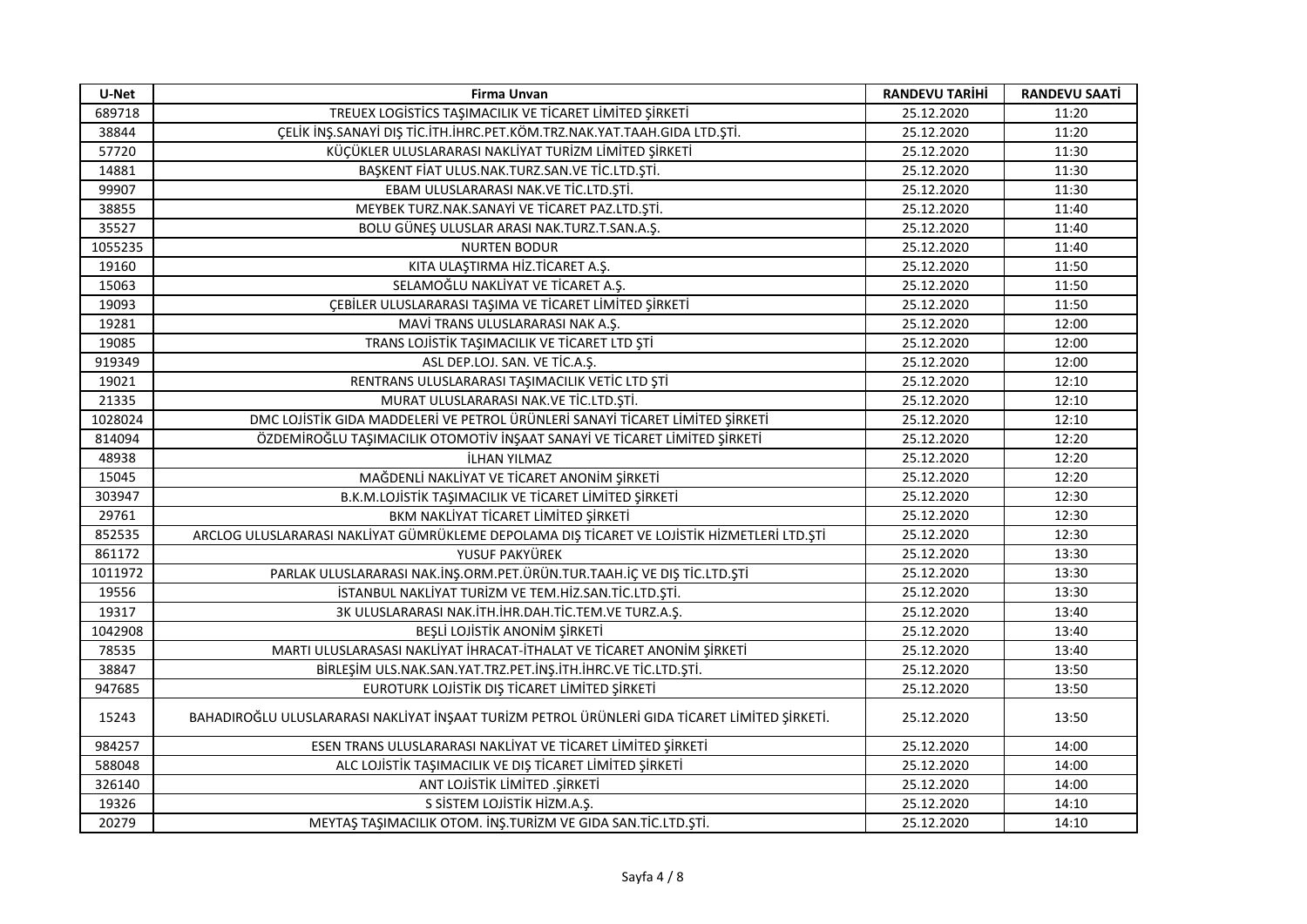| U-Net   | <b>Firma Unvan</b>                                                                                                              | <b>RANDEVU TARİHİ</b> | <b>RANDEVU SAATİ</b> |
|---------|---------------------------------------------------------------------------------------------------------------------------------|-----------------------|----------------------|
| 854345  | DİDİN ULUSLARARASI NAKLİYAT PETROL TARIM GIDA HAYVANCILIK SANAYİ VE TİCARET LİMİTED ŞİRKETİ                                     | 25.12.2020            | 14:10                |
| 19397   | ADRÍA ULUSLARARASI TURÍZM NAK.SAN.VETÍC.A.Ş.                                                                                    | 25.12.2020            | 14:20                |
| 1016134 | EMİR GÜLTEKİN ULUSLARARASI TAŞIMACILIK İTHALAT İHRACAT LİMİTED ŞİRKETİ                                                          | 25.12.2020            | 14:20                |
| 19366   | SITTNAK ULUSLARARASI NAKLIYAT ANONIM ŞİRKETİ.                                                                                   | 25.12.2020            | 14:20                |
| 56712   | ELÇİK PET.ÜR.NAK.İNŞTURZ.GIDA SAN.VETİC.LTD.ŞTİ.                                                                                | 25.12.2020            | 14:30                |
| 1068240 | EMİNYOL ULUSLARARASI NAKLİYAT TAŞIMACILIK SANAYİ VE TİCARET ANONİM ŞİRKETİ                                                      | 25.12.2020            | 14:30                |
| 19355   | ERDOĞANLAR ULUSLARARASI NAKLİYAT TİCVE SAN LTD ŞTİ.                                                                             | 25.12.2020            | 14:30                |
| 44842   | TRANSÇAĞ ULUS.NAK.VE TİC.LTD.ŞTİ.                                                                                               | 25.12.2020            | 14:40                |
| 30880   | SULTANTUR ULUSLARARASI NAKLİYE İTH.İHR.TİC.LTD.ŞTİ.                                                                             | 25.12.2020            | 14:40                |
| 31106   | GÖKSU ULUSLARARASI TAŞIMACILIK SANAYİ VE TİCARET LİMİTED ŞİRKETİ                                                                | 25.12.2020            | 14:40                |
| 24725   | ELMAS GRUP LOJİSTİK TAŞIMACILIK DEPOLAMA DAĞITIM VE TİCARET ANONİM ŞİRKETİ.                                                     | 25.12.2020            | 14:50                |
| 32298   | ÇAĞLAR TRANSPORT NAK.VE TİC.LTD.ŞTİ.                                                                                            | 25.12.2020            | 14:50                |
| 19558   | CEREN NAKLİYAT MÜMESSİLLİK DIŞ TİCARET ANONİM ŞİRKETİ                                                                           | 25.12.2020            | 14:50                |
| 55375   | ARSLAN NAKLİYAT SANAYİ VE TİC.A.Ş.                                                                                              | 25.12.2020            | 15:00                |
| 663295  | BEYCAN MÜHENDİSLİK LOJİSTIK ULUSLARARASI TAŞIMACILIK İNŞAAT GIDA MADDELERİ İTHALAT İHRACAT SANAYİ VE<br>TİCARET LİMİTED ŞİRKETİ | 25.12.2020            | 15:00                |
| 19411   | MARS LOJİSTİK ULUS.TAŞ.DEP.DAĞ.VE TİC AŞ.                                                                                       | 25.12.2020            | 15:00                |
| 1033555 | TRANS16 ULUSLARARASI TAŞIMACILIK LOJİSTİK HİZMETLERİ SANAYİ VE TİCARET LİMİTED ŞİRKETİ                                          | 25.12.2020            | 15:10                |
| 800246  | KRONOS LOJİSTİK HİZMETLERİ VE TİCARET LİMİTED ŞİRKETİ                                                                           | 25.12.2020            | 15:10                |
| 14887   | DOĞRUER ULUSLARARASI NAKLİYAT VE DIŞ TİCARET ANONİM ŞİRKETİ                                                                     | 25.12.2020            | 15:10                |
| 23951   | BEST ULUSLARARASI NAKLİYAT VE TİC.LTD.ŞTİ.                                                                                      | 25.12.2020            | 15:20                |
| 48154   | ÇİMEN TRANS ULUS.NAK.KUY.GD.TKS.PET.İTH.İHR.SAN.VE TİC.LTD.ŞTİ.                                                                 | 25.12.2020            | 15:20                |
| 1023491 | TURAN KELOĞLU                                                                                                                   | 25.12.2020            | 15:20                |
| 330282  | MÜBAREKLER OTO YEDEK PARÇA PETROL ÜRÜNLERİ PAZARLAMA NAKLİYAT SANAYİ VE TİCARET LİMİTED ŞİRKETİ                                 | 25.12.2020            | 15:30                |
| 1051799 | M TURK GLOBAL LOJİSTİK DIŞ TİCARET LİMİTED ŞİRKETİ                                                                              | 25.12.2020            | 15:30                |
| 28295   | LADİK NAK.VE TİC.AŞ.                                                                                                            | 25.12.2020            | 15:30                |
| 326992  | ÇAĞLAYAN 61 ULUSLARARASI NAKLİYAT ve TİCARET LTD.ŞTİ.                                                                           | 25.12.2020            | 15:40                |
| 619974  | KAAN LOJİSTİK ULUSLARARASI NAKLİYAT AKARYAKIT GIDA TAAHHÜT TİCARET VE SANAYİ LİMİTED ŞİRKETİ                                    | 25.12.2020            | 15:40                |
| 57510   | UĞURCAN ULUSLARARASI NAK. VE ELEK. TİC. LTD. ŞTİ.                                                                               | 25.12.2020            | 15:40                |
| 57361   | KÜRŞAD OTOMOTİV TURİZM TİCARET İNŞAAT ULUSLARARASI NAKLİYAT GIDA VE SANAYİ LİMİTED ŞİRKETİ                                      | 25.12.2020            | 15:50                |
| 30431   | DEMIR ULUSLARARASI NAKLIYAT İTH.İHR.VE TİC.LTD.ŞTİ.                                                                             | 25.12.2020            | 15:50                |
| 487525  | İSNAK LOJİSTİK ULUSLARARASI TAŞIMACILIKSAN.VE TİC.LTD.ŞTİ.                                                                      | 25.12.2020            | 15:50                |
| 1071134 | ARİF DOĞAN                                                                                                                      | 28.12.2020            | 10:10                |
| 900649  | ASLANLAR TRANS ULUSLARARASI TAŞIMACILIK İTHALAT İHRACAT SANAYİ VE TİCARET LİMİTED ŞİRKETİ                                       | 28.12.2020            | 10:10                |
| 1065254 | BOZO ORGANIK TARIM GIDA İNŞAAT TAAHHÜT NAKLIYE VE LOJİSTİKSANAYİ TİCARET LİMİTED ŞİRKETİ                                        | 28.12.2020            | 10:10                |
| 571732  | PİLOT ULUS.TAŞ.VE NAK.TİC.LTD.ŞTİ.                                                                                              | 28.12.2020            | 10:20                |
| 64992   | GEYİK NAKLİYAT LOJİSTİK AKAR.GIDA SAN.VE TİC.A.Ş.                                                                               | 28.12.2020            | 10:20                |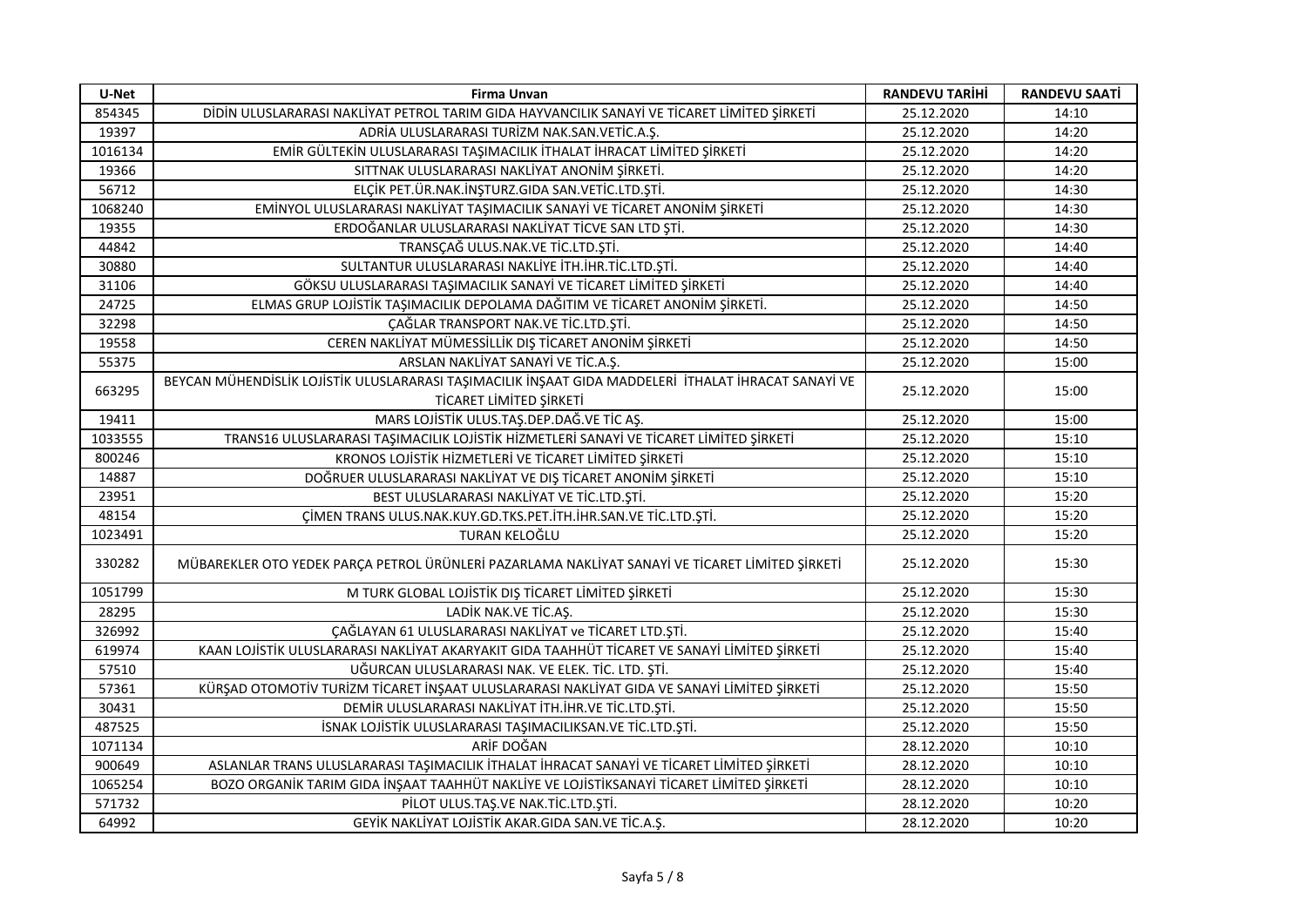| U-Net   | <b>Firma Unvan</b>                                                                                                                 | <b>RANDEVU TARİHİ</b> | <b>RANDEVU SAATİ</b> |
|---------|------------------------------------------------------------------------------------------------------------------------------------|-----------------------|----------------------|
| 14891   | ERDAL İLHAN ULUSLARARASI NAK.VE TİC.LTD.ŞTİ.                                                                                       | 28.12.2020            | 10:20                |
| 799633  | <b>ERKAN EFE</b>                                                                                                                   | 28.12.2020            | 10:30                |
| 676896  | MTS TRANS ULUSLARARASI NAKLİYAT TİCARET LİMİTED ŞİRKETİ                                                                            | 28.12.2020            | 10:30                |
| 1071320 | ANTALYA SAHİL TARIM VE GIDA ÜRÜNLERİ TAŞIMACILIK İNŞAAT TURİZM SANAYİ TİCARET VE PAZARLAMA LİMİTED<br><b><i><u>SIRKETI</u></i></b> | 28.12.2020            | 10:30                |
| 34781   | ADA NAKLİYAT İTH.İHRSAN.VETİC.LTD.ŞTİ.                                                                                             | 28.12.2020            | 10:40                |
| 977691  | ZORBEY TAŞIMACILIK TARIM HAYVANCILIK VE TİCARET LİMİTED ŞİRKETİ                                                                    | 28.12.2020            | 10:40                |
| 29591   | ÖNDER ULUSLARARASI TAŞIMACILIK OTOMOTİV SANAYİ VE TİCARET LİMİTED ŞİRKETİ                                                          | 28.12.2020            | 10:40                |
| 1063660 | KUMSAL TRANSPORT LOJİSTİK ULUSLARARASI TAŞIMACILIK SANAYİ LİMİTED ŞİRKETİ                                                          | 28.12.2020            | 10:50                |
| 15386   | KARADAĞ ULUSLARARASI NAKLİYAT VE TİCARET LİMİTED ŞİRKETİ                                                                           | 28.12.2020            | 10:50                |
| 82008   | ÖZ YAVUZ SEBZE MEYVE SANAYİ TİCARET VE PAZARLAMA .LTD.ŞTİ.                                                                         | 28.12.2020            | 10:50                |
| 737608  | KAFKAS-TUR ULUS. NAK TUR TEKS. SAN. İÇ VE DIŞ TİC. LTD. ŞTİ.                                                                       | 28.12.2020            | 11:00                |
| 29865   | EYÜP LOJİSTİK ULUSLARARASI KARA VE DENİZ NAKLİYATI TİCARET ANONİM ŞİRKETİ                                                          | 28.12.2020            | 11:00                |
| 911593  | YALÇIN SPED ULUSLARARASI TAŞIMACILIK PETROL ÜRÜNLERİ GIDA TEKSTİL İNŞAAT SANAYİ VE TİCARET LİMİTED ŞİRKETİ                         | 28.12.2020            | 11:00                |
| 359257  | DURMUŞOĞLU NAKLİYAT DIŞ TİCARET TAAHHÜT İTH. İHR. SANAYİ VE TİCARET LTD. ŞTİ                                                       | 28.12.2020            | 11:10                |
| 874824  | İTT ULUSLARARASI TAŞIMACILIK SANAYİ VE TİCARET LİMİTED ŞİRKETİ                                                                     | 28.12.2020            | 11:10                |
| 650192  | BALCIOĞLU ULUSLAR ARASI NAKL.TURİ.İÇVE DIŞ TİC.LTD.Ş                                                                               | 28.12.2020            | 11:10                |
| 19056   | NATRANS ULUSLARARASINAK.SAN.VE TİC.A.Ş.                                                                                            | 28.12.2020            | 11:20                |
| 818065  | ECS ULUSLARARASI NAKLIYAT İNŞ.DIŞ TİC.İT.İHR.LTD.ŞTİ                                                                               | 28.12.2020            | 11:20                |
| 83229   | KAY-NAŞ ULUS.NAK.İTH.İHR.VE TİC.A.Ş.                                                                                               | 28.12.2020            | 11:20                |
| 254116  | CANBEY ULUSLARARASI NAKLİYAT VE GÜMRÜKLEME LTD.ŞTİ.                                                                                | 28.12.2020            | 11:30                |
| 985807  | RKS İTHALAT İHRACAT LOJİSTİK İNŞAAT TİCARET LİMİTED ŞİRKETİ                                                                        | 28.12.2020            | 11:30                |
| 57882   | GÜRKAN ULUSLARARASI NAKLİYAT İNŞAAT SANAYİİ VE TİCARET LİMİTED ŞİRKETİ                                                             | 28.12.2020            | 11:30                |
| 104019  | MEYSA TAŞIMA HİZMETLERİ VE TİC.LTD.ŞTİ.                                                                                            | 28.12.2020            | 11:40                |
| 295492  | BUSCAN TAŞIMACILIK GIDA SAN VE TİC LTD ŞTİ.                                                                                        | 28.12.2020            | 11:40                |
| 310252  | AKYÜZ TRANS ULUSLARARASI NAKLİYAT İTHALAT İHRACAT TURİZM SANAYİ VE TİCARET LTD.ŞTİ.                                                | 28.12.2020            | 11:40                |
| 345648  | ÖZMER TAŞIMACILIK PE TR.İNŞ.İTH.İHR.S AN.VE TİC.LTD.ŞT                                                                             | 28.12.2020            | 11:50                |
| 172231  | YAKUT YURT İÇİ YURT DIŞI NAK.TAAH.VE TİC.LTD.ŞTİ.                                                                                  | 28.12.2020            | 11:50                |
| 292278  | LİVANE ULUSLARARASI NAKLİYAT İÇ VE DIŞ Tİ CARET LTD.ŞTİ.                                                                           | 28.12.2020            | 11:50                |
| 88624   | <b>MURAT KAYMAN</b>                                                                                                                | 28.12.2020            | 12:00                |
| 32296   | OTO NALÇACILAR ULUSLARARASI NAKLİYAT OTOMOTİV TURİZM SANAYİ VE TİCARET LİMİTED ŞİRKETİ                                             | 28.12.2020            | 12:00                |
| 15396   | GÜMÜŞ ULUS.TAŞ.VE TİC.LTD.ŞTİ.                                                                                                     | 28.12.2020            | 12:00                |
| 31800   | KARDEŞLER ULUSLARARASI NAKLİYAT VE TİC.LTD.ŞTİ                                                                                     | 28.12.2020            | 12:10                |
| 19022   | SİVSİOĞLU TRANS DIŞTİCARET LTD.ŞTİ.                                                                                                | 28.12.2020            | 12:10                |
| 15216   | EKER ULUSLARARASI NAKLİYAT TUR.TİC.LTD.ŞTİ.                                                                                        | 28.12.2020            | 12:10                |
| 19079   | MUSTAFA KAYIKÇIOĞLUULUSLARARASI TAŞ.TİC.LTD.ŞTİ.                                                                                   | 28.12.2020            | 12:20                |
| 1034039 | EKSEN ULUSLARARASI LOJİS.VE TAŞ.HİZ.İÇ VE DIŞ TİC LT                                                                               | 28.12.2020            | 12:20                |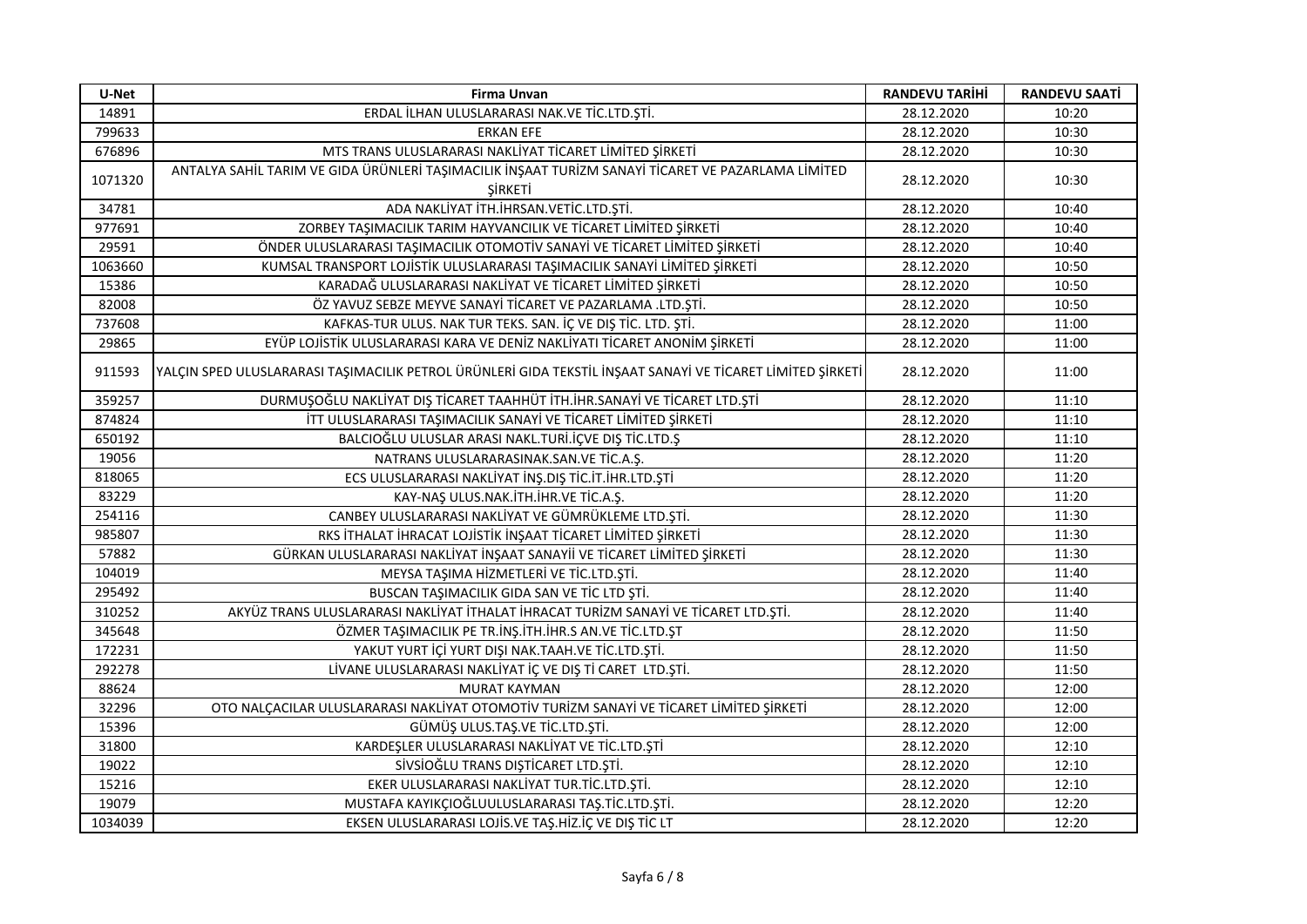| U-Net   | <b>Firma Unvan</b>                                                                                                                 | <b>RANDEVU TARİHİ</b> | <b>RANDEVU SAATİ</b> |
|---------|------------------------------------------------------------------------------------------------------------------------------------|-----------------------|----------------------|
| 57429   | MEDTRANS ULUSLARARASI NAKLİYAT VE TİC.LTD.ŞTİ.                                                                                     | 28.12.2020            | 12:20                |
| 1073399 | SED ULUSLARARASI NAKLİYAT SANAYİ VE TİCARET LİMİTED ŞİRKETİ                                                                        | 28.12.2020            | 12:30                |
| 303874  | BEYOĞLU ULUSLAR ARAS I TAŞ.NAK.LOJİST İK SAN TİC LTD Ş                                                                             | 28.12.2020            | 12:30                |
| 1032141 | TİM TRANS LOJİSTİK DIŞ TİCARET LİMİTED ŞİRKETİ                                                                                     | 28.12.2020            | 12:30                |
| 289813  | KAYHANLAR ULUS.TAŞ.VE PET.ÜR.SAN.VE TİC.LTD.ŞTİ.                                                                                   | 28.12.2020            | 13:30                |
| 19543   | HİLAL PETROL VE YALÇINKAYA NAK PAZARTİC LTD.ŞTİ                                                                                    | 28.12.2020            | 13:30                |
| 21032   | YENİ KEŞAN ANBARI BENK KARDEŞLER NAKLİYAT TAŞIMACILIK VE TURİZM SANAYİ VE TİCARET LİMİTED ŞİRKETİ                                  | 28.12.2020            | 13:30                |
| 39447   | ÖZER TAŞIMACILIK TURİZM SERVİS HİZMETLERİ TİCARET LTD.ŞTİ.                                                                         | 28.12.2020            | 13:40                |
| 392503  | <b>AKIN PEKTAŞ</b>                                                                                                                 | 28.12.2020            | 13:40                |
| 241890  | BEYLİK ORMAN ÜRÜNLERİ VE İNŞAAT SANAYİ TİCARET ANONİM ŞİRKETİ                                                                      | 28.12.2020            | 13:40                |
| 1066100 | ÇARE LOJİSTİK ANONİM ŞİRKETİ                                                                                                       | 28.12.2020            | 13:50                |
| 1028217 | <b>İSTAŞ TRANSPORT ANONİM ŞİRKETİ</b>                                                                                              | 28.12.2020            | 13:50                |
| 884077  | RAHDAN LOJİSTİK VE ULUSLARARASI TAŞIMACILIK AKARYAKIT GIDA TEKSTİL İNŞAAT TAAHÜT İTHALAT İHRACAT SANAYİ<br>TİCARET LİMİTED ŞİRKETİ | 28.12.2020            | 13:50                |
| 927515  | ISD LOJISTIK VE TICARET A. Ş.                                                                                                      | 28.12.2020            | 14:00                |
| 750613  | KAYRA ULUSLARARASI NAKLİYAT VE DIŞ TİCARET LİMİTED ŞİRKETİ                                                                         | 28.12.2020            | 14:00                |
| 754102  | MRŞ LOJİSTİK TAŞIMACILIK PETROL TURİZM OTOMOTİV GIDA SANAYİ TİCARET LTD.ŞTİ.                                                       | 28.12.2020            | 14:00                |
| 179857  | BERK TASIMACILIK SANAYI VE TICARET LTD.STI.                                                                                        | 28.12.2020            | 14:10                |
| 1006849 | AKGÜL DEPOLAMA OTOMOTİV İNŞAAT NAKLİYAT SANAYİ VE TİCARET ANONİM ŞİRKETİ                                                           | 28.12.2020            | 14:10                |
| 19545   | ATC GRUP ULUSLARARASI NAK.VE TİC LTD. ŞTİ.                                                                                         | 28.12.2020            | 14:10                |
| 38948   | KAYA OTOMOTİV İTHALAT İHRACAT YATIRIM TURİZM PETROL İNŞAAT NAKLİYAT SANAYİ TİC.LTD.ŞTİ.                                            | 28.12.2020            | 14:20                |
| 38914   | KOYUNCULAR ULUSLARARASI NAKLİYAT VE SANAYİ TİCARET LTD.ŞTİ.                                                                        | 28.12.2020            | 14:20                |
| 123989  | KAHA İTHALAT İHRACAT İNŞAAT TURİZM NAKLİY E VE TİC.LTD.ŞTİ.                                                                        | 28.12.2020            | 14:20                |
| 710078  | GÜLTEKİN ULUSLARARASI TAŞIMACILIK TİCARET LİMİTED ŞİRKETİ                                                                          | 28.12.2020            | 14:30                |
| 302313  | DOTA LOGISTICS INTERNATIONAL TRANSPORT TİC.LTD.ŞTİ.                                                                                | 28.12.2020            | 14:30                |
| 950415  | YYN ULUSLARARASI NAKLİYAT VE DIŞ TİCARET LİMİTED ŞİRKETİ                                                                           | 28.12.2020            | 14:30                |
| 1046205 | BAYKANT ULUSLARARASINAKLİYAT VE TİC.LTD.ŞTİ.                                                                                       | 28.12.2020            | 14:40                |
| 22911   | NETLOG LOJİSTİK HİZMETLERİ A.Ş.                                                                                                    | 28.12.2020            | 14:40                |
| 353855  | GENÇ TUR ULUSLARARASI NAKLİYE GÜM.VE TURİZM SAN.VE TİC.LTD.ŞTİ.                                                                    | 28.12.2020            | 14:40                |
| 992468  | ASPAVA PETROL ÜRÜNLERİ LOJİSTİK TİCARET LİMİTED ŞİRKETİ                                                                            | 28.12.2020            | 14:50                |
| 56709   | BOL-KAR ULUSLARARASITURİZM TİC.LTD.ŞTİ.                                                                                            | 28.12.2020            | 14:50                |
| 629120  | ZAFER LOJ.ULUS.NAK.SAN.VE TİC.LTD.ŞTİ.                                                                                             | 28.12.2020            | 14:50                |
| 15242   | PEKER ULUSLARARASI N AKLİYAT TURİZM T İC.LTD.ŞTİ.                                                                                  | 28.12.2020            | 15:00                |
| 728802  | TUFAN LOJİSTİK VE Tİ C. LTD. ŞTİ.                                                                                                  | 28.12.2020            | 15:00                |
| 989812  | RUBIN LOJISTIK ANONIM ŞIRKETI                                                                                                      | 28.12.2020            | 15:00                |
| 30918   | ŞAHADE ULUSLARARASITAŞIMACILIK TİC.LTD.ŞTİ.                                                                                        | 28.12.2020            | 15:10                |
| 1006004 | SERCAN AKARYAKIT NAKLIYAT SANAYI VE TICARET LIMITED ŞIRKETI                                                                        | 28.12.2020            | 15:10                |